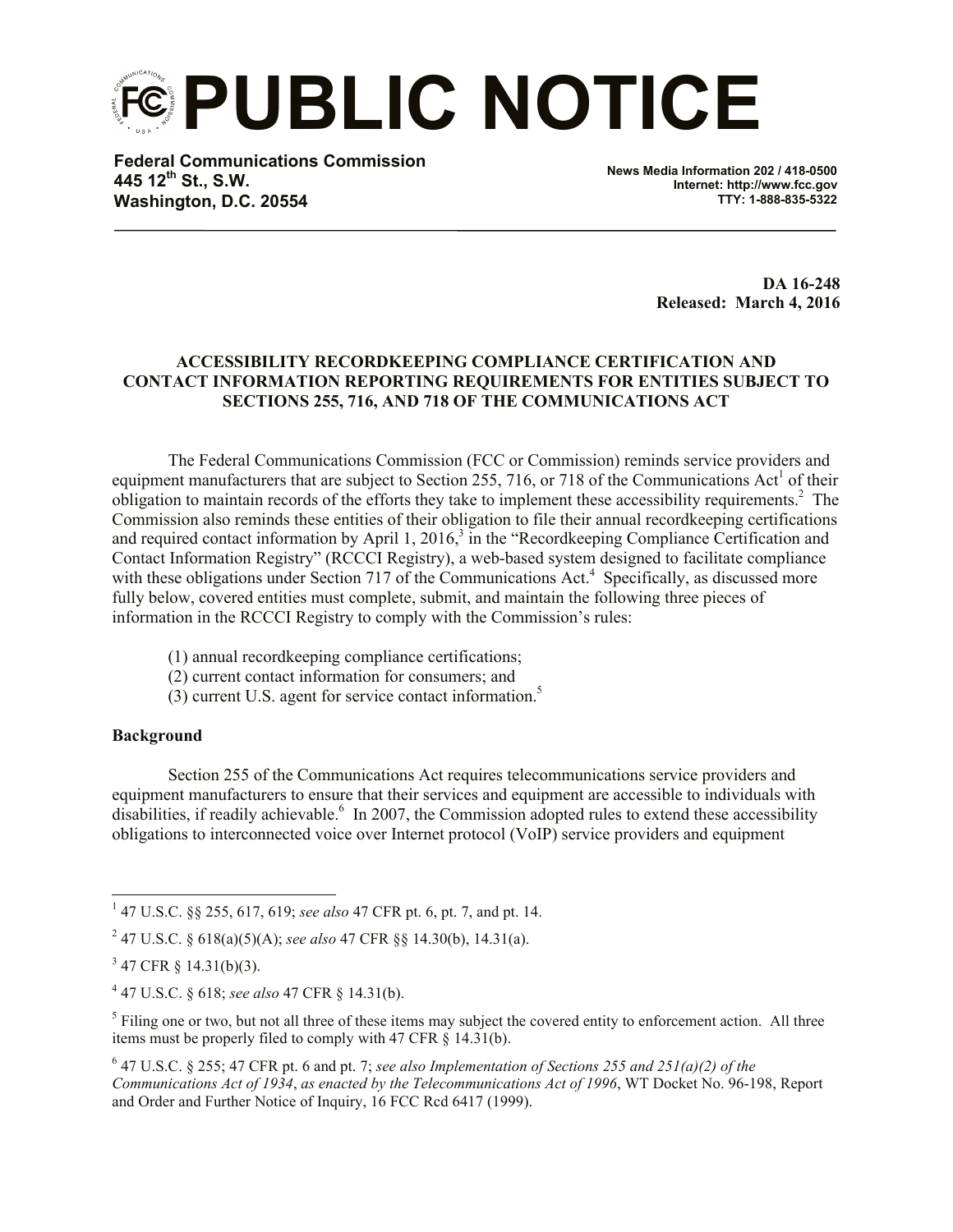manufacturers.<sup>7</sup> The Twenty-First Century Communications and Video Accessibility Act of 2010<sup>8</sup> (CVAA) added additional accessibility obligations to the Communications Act by, among other things, adding new Sections 716, 717, and 718 as follows:

- Section 716 requires providers of advanced communications services and manufacturers of equipment used for those services to ensure that such services and equipment are accessible to and usable by individuals with disabilities, unless doing so is not achievable.<sup>9</sup>
- Section 717 addresses the recordkeeping and enforcement obligations of service providers and equipment manufacturers that are subject to Sections 255, 716, and 718.<sup>10</sup>
- Section 718 requires manufacturers of telephones used with public mobile services and providers of mobile service to ensure that the functions of the Internet browser that they include or arrange to be included in such telephones are accessible to and usable by individuals who are blind or have a visual impairment, unless doing so is not achievable.<sup>11</sup>

On October 7, 2011, the Commission adopted rules to implement Sections 716 and 717 and sought comment on proposed rules to implement Section 718 and related matters.<sup>12</sup> Since January 30, 2012, the effective date of the Commission's rules implementing Section 716, covered entities have been required to take accessibility into consideration as early as possible during the design or redesign process for new and existing equipment and services and to begin taking steps to ensure that equipment and services are accessible to and usable by individuals with disabilities.<sup>13</sup> Advanced communications

8 Pub. L. No. 111-260, 124 Stat. 2751 (2010); *as amended by* Pub. L. No. 111-265, 124 Stat. 2795 (2010) (technical corrections to the CVAA).

 $9$  47 U.S.C. § 617. "Advanced communications services" means interconnected VoIP service, non-interconnected VoIP service, electronic messaging service, and interoperable video conferencing service. 47 U.S.C. § 153(1). However, the requirements of Section 716 do not apply to any equipment or services, including interconnected VoIP service, that were subject to the requirements of Section 255 of the Communications Act on October 7, 2010, and such services and equipment remain subject to the requirements of Section 255. 47 U.S.C. § 617(f). "Achievable" means with reasonable effort or expense, as determined by the Commission. 47 U.S.C.  $\S 617(g)$ .

<sup>10</sup> 47 U.S.C. § 618.

l

<sup>11</sup> 47 U.S.C. § 619.

<sup>7</sup> *See IP-Enabled Services; Implementation of Sections 255 and 251(a)(2) of the Communications Act of 1934, as Enacted by the Telecommunications Act of 1996: Access to Telecommunications Service, Telecommunications Equipment and Customer Premises Equipment by Persons with Disabilities; Telecommunications Relay Services and Speech-to- Speech Services for Individuals With Hearing and Speech Disabilities; The Use of N11 Codes and Other Abbreviated Dialing Arrangements*, WC Docket No. 04-36, WT Docket No. 96-198, CG Docket Nos. 03-123, CC Docket No. 92-105, Report and Order, 22 FCC Rcd 11275 (2007).

<sup>&</sup>lt;sup>12</sup> See Implementation of Sections 716 and 717 of the Communications Act of 1934, as Enacted by the Twenty-First *Century Communications and Video Accessibility Act of 2010; Amendments to the Commission's Rules Implementing Sections 255 and 251(a)(2) of the Communications Act of 1934, as Enacted by the Telecommunications Act of 1966; Accessible Mobile Phone Options for People who are Blind, Deaf-Blind, or Have Low Vision*, CG Docket No. 10-213, WT Docket No. 96-198, CG Docket No. 10-145, Report and Order and Further Notice of Proposed Rulemaking, 26 FCC Rcd 14557 (2011) (*ACS Report and Order* and *ACS FNPRM*); *see also* 47 CFR pt. 14.

<sup>13</sup> *ACS Report and Order*, 26 FCC Rcd at 14602, para. 108.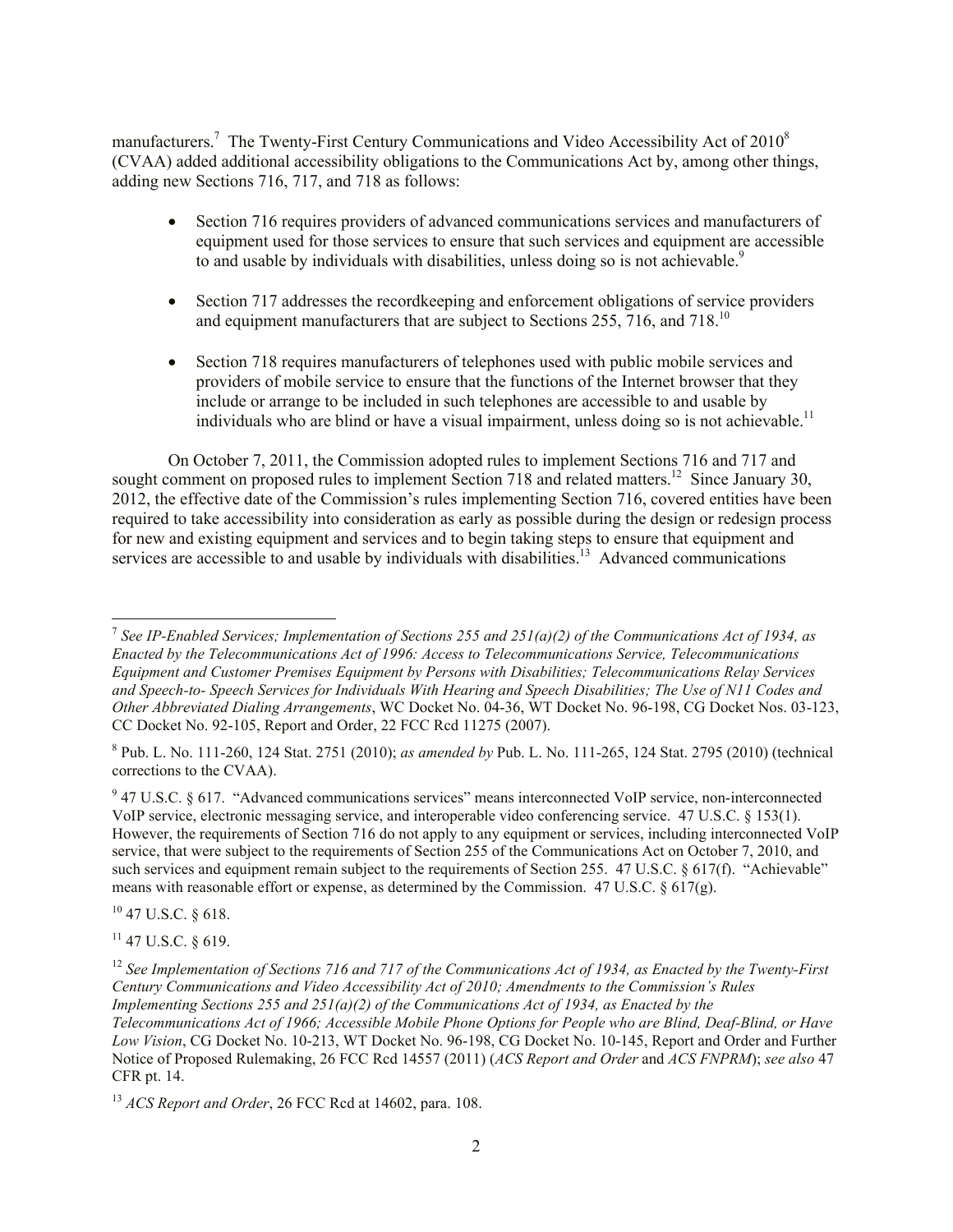services and equipment offered in interstate commerce after October 8, 2013, must be accessible, unless doing so is not achievable.<sup>14</sup>

On April 26, 2013, the Commission adopted rules to implement Section 718 of the Communications Act.<sup>15</sup> Since October 8, 2013, manufacturers of telephones used with public mobile services and providers of mobile service have been required to ensure that the functions of the Internet browser that they include or arrange to be included in such telephones are accessible to and usable by individuals who are blind or have a visual impairment, unless doing so is not achievable.<sup>16</sup>

#### **Recordkeeping Requirements**

Since January 30, 2013, entities subject to Sections 255, 716, and 718 have been required to maintain, in the ordinary course of business and for a reasonable period, records of the efforts they have taken to implement Sections 255, 716, and 718, including the following:

- information about the manufacturer's or provider's efforts to consult with individuals with disabilities;
- descriptions of the accessibility features of its products and services; and
- information about the compatibility of such products and services with peripheral devices or specialized customer premise equipment commonly used by individuals with disabilities to achieve access.<sup>17</sup>

### **Recordkeeping Compliance Certification and Contact Information Reporting Requirements**

By April 1 of each year, an officer of each entity that is subject to Section 255, 716, or 718 must submit to the Commission a certification that records are being kept in accordance with the Communications Act.<sup>18</sup> The certificate must state that the manufacturer or service provider, as applicable, has established operating procedures that are adequate to ensure compliance with the recordkeeping rules and that it is keeping records accordingly.<sup>19</sup> The certificate must be supported with an affidavit or declaration under penalty of perjury, signed and dated by the authorized officer of the company with personal knowledge of the representations provided in the company's certification, verifying the truth and accuracy of the information therein.<sup>20</sup>

l

 $19$  47 CFR  $\S$  14.31(b)(1).

<sup>14</sup> CVAA, § 104(b); *ACS Report and Order*, 26 FCC Rcd at 14602, para. 110.

<sup>15</sup> *See Implementation of Sections 716 and 717 of the Communications Act of 1934, as Enacted by the Twenty-First Century Communications and Video Accessibility Act of 2010; Amendments to the Commission's Rules Implementing Sections 255 and 251(a)(2) of the Communications Act of 1934, as Enacted by the Telecommunications Act of 1966; Accessible Mobile Phone Options for People who are Blind, Deaf-Blind, or Have Low Vision*, CG Docket No. 10-213, WT Docket No. 96-198, CG Docket No. 10-145, Second Report and Order, 28 FCC Rcd 5957 (2013) (*Second Report and Order*); *see also* 47 CFR §§ 14.60-14.61.

 $16$  CVAA, § 104(b).

<sup>17</sup> 47 U.S.C. § 618(a)(5)(A); *see also* 47 CFR §§ 14.30(b), 14.31(a).

<sup>18</sup> 47 U.S.C. § 618(a)(5)(B); *see also* 47 CFR § 14.31(b).

<sup>&</sup>lt;sup>20</sup> 47 CFR § 14.31(b)(1). If the manufacturer or service provider is an individual, the individual must sign. In the case of a partnership, one of the partners must sign on behalf of the partnership. In cases where the manufacturer or service provider is, for example, an unincorporated association or other legal entity that does not have an officer or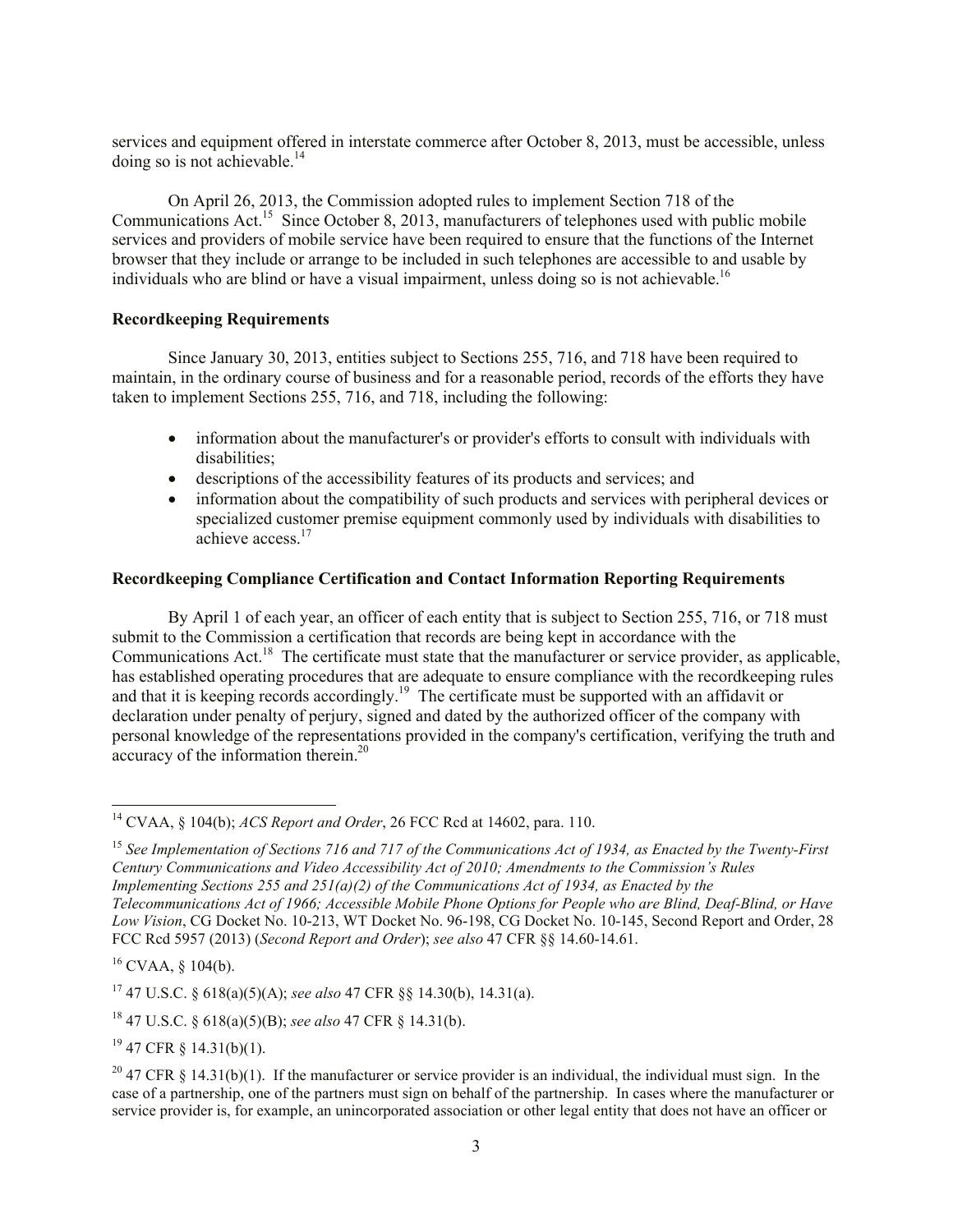The certificate must also identify the name and contact details of the person (or persons) within the company who is authorized to resolve complaints<sup>21</sup> and the agent designated for service of informal and formal complaints alleging violations of Sections 255, 716, and 718 of the Communications Act or the Commission's accessibility rules.<sup>22</sup> Contact information shall include, for the manufacturer or the service provider, a name or department designation, business address, telephone number, and, if available, TTY number, facsimile number, and e-mail address.<sup>23</sup> The certificate must be updated when necessary to keep the contact information current. $24$ 

#### **RCCCI Registry**

l

The Consumer and Governmental Affairs Bureau (CGB) has established the RCCCI Registry, a web-based system, as the sole means for filing annual recordkeeping compliance certifications and contact information, and for undating that contact information as needed.<sup>25</sup>

To submit a recordkeeping certification or to enter or update contact information in compliance with the Commission's rules, go to https://apps.fcc.gov/rccci-registry/. Follow the instructions provided on the website for submitting certifications and contact information.

partner, or its equivalent, the certification must be signed by a person with authority to sign on behalf of the association or entity.

 $21$  The Commission makes the contact information for the person(s) within the company available on the Commission's website at http://apps.fcc.gov/rccci-search/search.action to facilitate consumers' ability to communicate directly with equipment manufacturers and service providers about accessibility issues or concerns. This contact information will also be used by the Commission for the purpose of contacting a company to facilitate resolution of an accessibility issue when a consumer files a request for dispute assistance with the Commission. The Commission also encourages covered entities to clearly and prominently identify their points of contact for accessibility matters in, among other places, their company websites, directories, manuals, brochures, and other promotional materials.

<sup>22</sup> 47 CFR § 14.31(b)(2). This contact information will be used by the Commission's Enforcement Bureau to serve informal and formal complaints. We note that the regulations implementing Section 255 previously required that covered service providers and equipment manufacturers designate an agent or agents for service of informal and formal complaints received by the Commission. 47 CFR §§ 6.18(b), 7.18(b). Those requirements ended on October 8, 2013. 47 CFR §§ 6.16, 7.16. Contact information for designated agents for entities subject to Section 255, along with recordkeeping certifications and other contact information requirements, must now be filed in accordance with 47 CFR § 14.31(b) by using the web-based RCCCI Registry.

 $23$  47 CFR § 14.31(b)(2).

<sup>24</sup> 47 CFR § 14.31(b)(3). Whenever the information is no longer correct in any material respect, equipment manufacturers and service providers must update the information within 30 days of any change to the information on file with the Commission. *ACS Report and Order*, 26 FCC Rcd at 14667, n.686. Because, as discussed above, the information will be used by the Commission for purposes of facilitating resolution of accessibility issues and notifying the manufacturer or service provider of complaints, we encourage such entities to update the information as soon as possible to minimize the risk of misdirected service, which could shorten the period of time that such company has to respond.

 $25$  Failure to file a certification and failure to keep information current is a violation of the Commission's rules and may subject the filer to forfeiture or other penalties. *See* 47 U.S.C. § 503(b). In addition, if an informal complaint is not served to the correct address, it could delay or prevent that applicable manufacturer or service provider from timely responding. Failure to respond to a complaint or order of the Commission may subject a party to sanctions or other penalties. *Id.*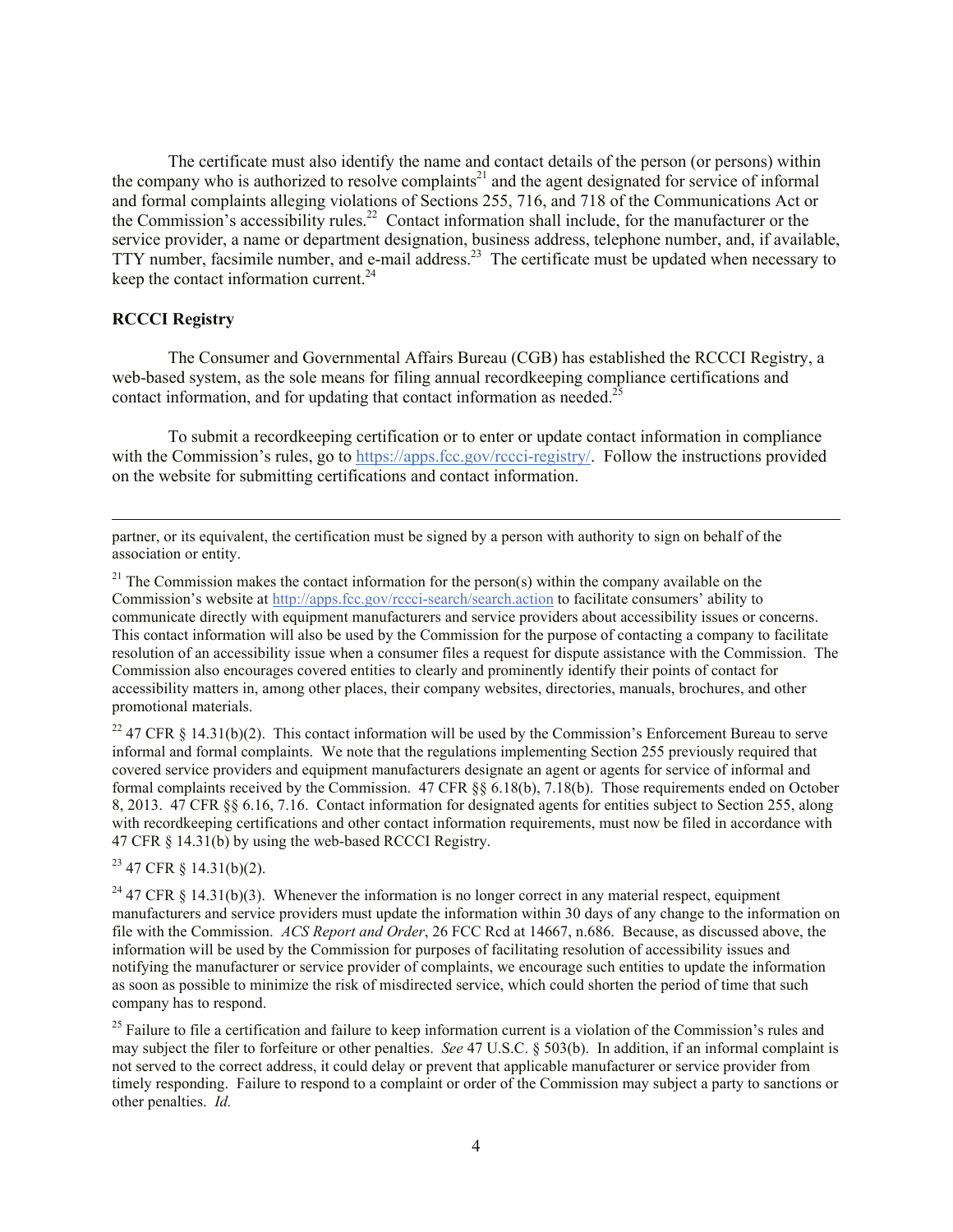#### **Administrative Matters**

*Accessible Formats.* To request materials, such as this Public Notice, in accessible formats for people with disabilities (Braille, large print, electronic files, audio format), send an e-mail to fcc504@fcc.gov or call the Consumer and Governmental Affairs Bureau at 202-418-0530 (voice), 202-418-0432 (TTY). This Public Notice can also be downloaded in Word and Portable Document Format (PDF) at http://www.fcc.gov/encyclopedia/advanced-communications-services-acs.

*Additional Information.* For further information regarding this Public Notice, contact Rosaline Crawford, Consumer and Governmental Affairs Bureau, Disability Rights Office, at (202) 418-2075 or by e-mail: Rosaline.Crawford@fcc.gov; or Darryl Cooper, Consumer and Governmental Affairs Bureau, Disability Rights Office, at (202) 418-7131 or by e-mail:  $\frac{Darry1. Cooper@fcc.gov.}{Darry1. Cooper@fcc.gov.}$ 

**Attachment:** Frequently Asked Questions

**-FCC-**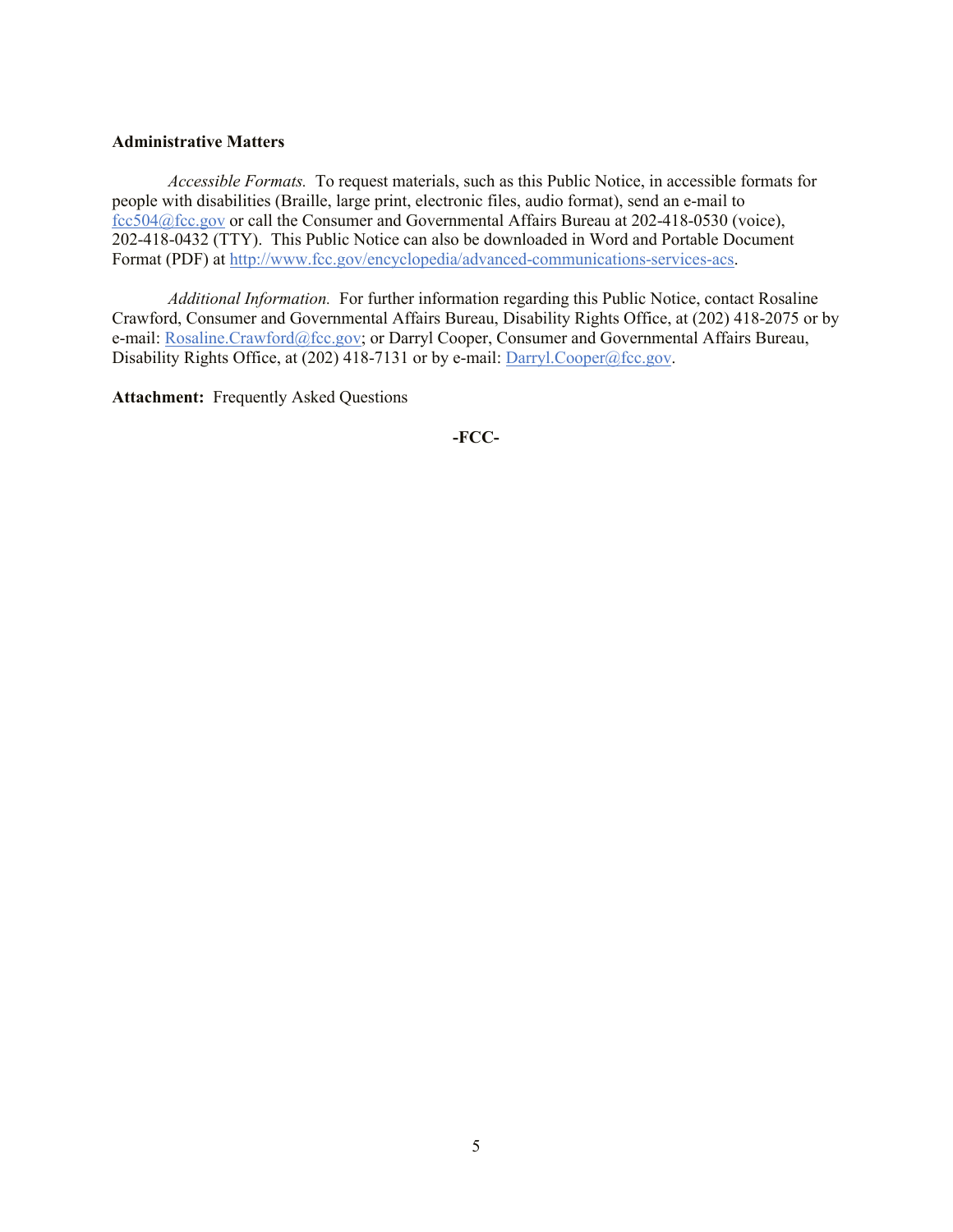## **ACCESSIBILITY RECORDKEEPING COMPLIANCE CERTIFICATION AND CONTACT INFORMATION REPORTING REQUIREMENTS FOR ENTITIES SUBJECT TO SECTIONS 255, 716, AND 718 OF THE COMMUNICATIONS ACT**

# **FREQUENTLY ASKED QUESTIONS**

## **The following frequently asked questions are addressed in this Public Notice:**

- Where can I find the accessibility recordkeeping and contact information reporting rules?
- Who is required to file?
- When are companies required to file the recordkeeping compliance certification and contact information?
- How do I file the recordkeeping compliance certification and contact information?
- Do I need to complete, submit, and maintain all three pieces of information in the RCCCI Registry?
- Do I need to submit new contact information records every year?
- Do I need to prepare a separate document containing my company's certification and contact information for electronic filing in the RCCCI Registry?
- Does our U.S. agent for service need to be an attorney?
- Why is filing important?
- What if I have questions or need assistance?

### **Where can I find the accessibility recordkeeping and contact information reporting rules?**

The record keeping and contact information reporting rules are found at 47 CFR § 14.31.

# **Who is required to file?**

Any entity that is subject to Section 255, 716, or 718 of the Communications Act must submit its recordkeeping compliance certification and contact information annually and update that information as needed.

Section 255 and the Commission's implementing rules apply to the following:

- (a) any provider of telecommunications, interconnected VoIP, voicemail, or interactive menu service;
- (b) any manufacturer of telecommunications or interconnected VoIP equipment or customer premises equipment; and
- (c) any telecommunications carrier.<sup>26</sup>

Section 716 and the Commission's implementing rules apply to the following, with some exceptions:

(a) any manufacturer of equipment used for advanced communications services.<sup>27</sup> including end user equipment, network equipment, and software, that such manufacturer offers for sale or otherwise distributes in interstate commerce;<sup>28</sup> and

l

<sup>26</sup> *See* 47 CFR §§ 6.1, 7.1.

<sup>&</sup>lt;sup>27</sup> "Advanced communications services" means interconnected VoIP service, non-interconnected VoIP service, electronic messaging service, and interoperable video conferencing service. 47 U.S.C. § 153(1); 47 CFR § 14.10(c).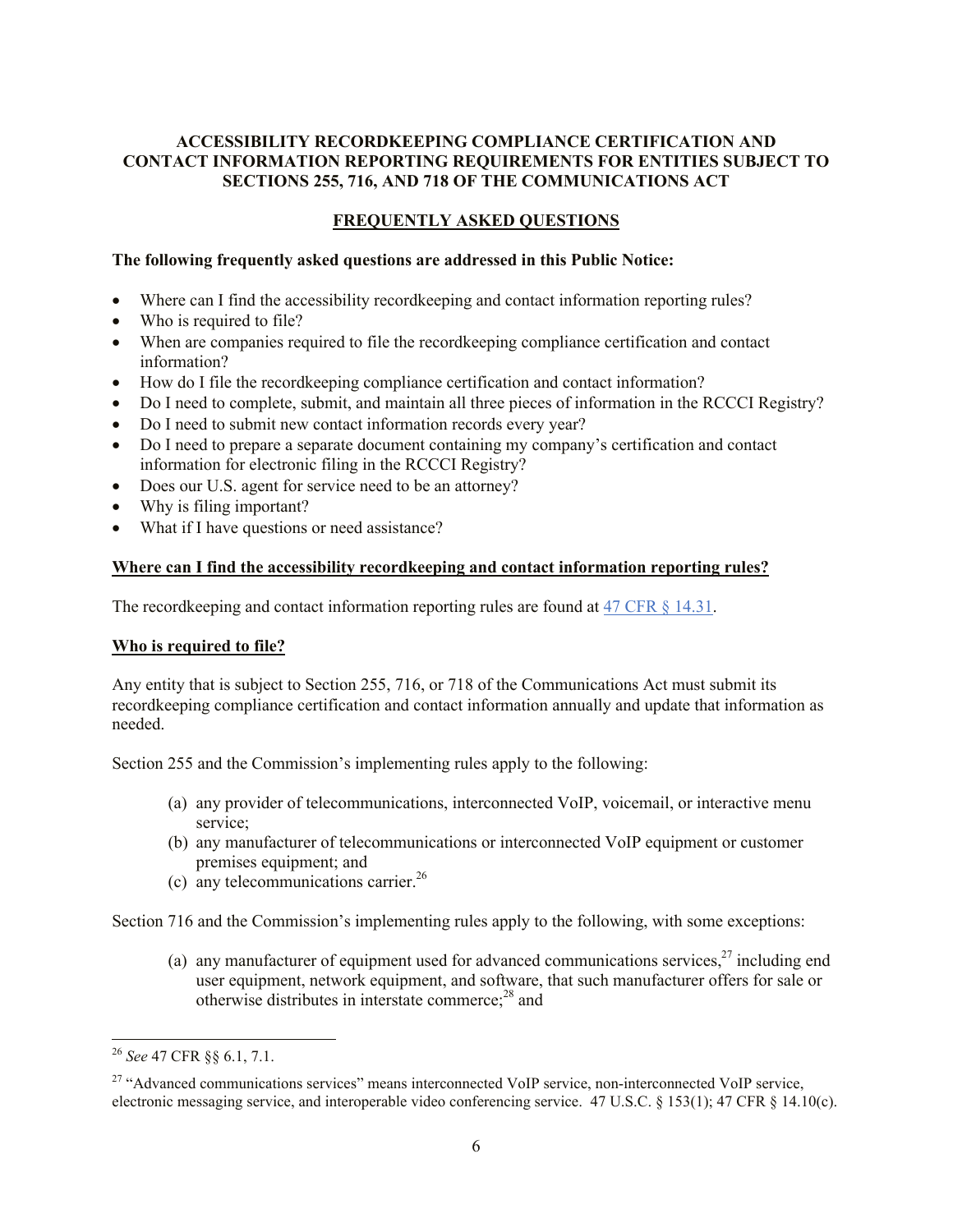(b) any provider of advanced communications services that such provider offers in or affecting interstate commerce  $29$ 

Section 716 and the Commission's implementing rules do not apply:

- (a) to the extent an entity transmits, routes, or stores the communications made available by a third party, or provides an information location tool through which an end user obtains access to advanced communications services, except to the extent an entity relies on third party solutions to comply with these rules:<sup>30</sup>
- (b) to any equipment or services, including interconnected VoIP service, that were subject to the requirements of Section 255 of the Communications Act on October 7, 2010;<sup>31</sup>
- (c) to customized equipment and services; $32$  and
- (d) to multipurpose services or equipment that are subject to waivers granted by the  $Commission<sup>33</sup>$

Section 718 applies to:

l

- (a) manufacturers of telephones used with public mobile services that include an Internet browser in such telephone; and
- (b) providers of mobile service that arrange for the inclusion of a browser in telephones to sell to customers.<sup>34</sup>

<sup>28</sup> 47 U.S.C. § 617(a)(1); 47 CFR § 14.1(a). A manufacturer of end user equipment is responsible for the accessibility of the hardware and manufacturer-provided software used for advanced communications services, not for the accessibility of software that is independently selected and installed by the user, or software that the user chooses to use in the cloud, except when the manufacturer relies on a third-party solution to comply with its accessibility obligations. *ACS Report and Order*, 26 FCC Rcd at 14564, para. 13. Section 716 does not impose independent regulatory obligations on a provider of software that the end user acquires separately from equipment used for advanced communications services. *ACS Report and Order*, 26 FCC Rcd at 14581, para. 58.

<sup>29</sup> 47 U.S.C. § 617(b)(1); 47 CFR § 14.1(b). A provider of advanced communications services is responsible for the accessibility of the underlying components of its service, including software applications, not for the accessibility of components that it does not provide, except when the provider relies on a third-party solution to comply with its accessibility obligations. *ACS Report and Order*, 26 FCC Rcd at 14565, para. 14.

 $30$  47 CFR §§ 14.2(a), (b).

<sup>31</sup> 47 CFR § 14.2(c).

 $32$  47 CFR  $8$  14.3.

 $33$  47 CFR § 14.5. : As of the date of this Public Notice, the following waivers granted by the Commission are in effect: *Implementation of Sections 716 and 717 of the Communications Act of 1934, as Enacted by the Twenty-First Century Communications and Video Accessibility Act of 2010, Entertainment Software Association, Petition for Class Waiver of Sections 716 and 717 of the Communications Act and Part 14 of the Commission's Rules Requiring Access to Advanced Communications Services and Equipment by People with Disabilities*, CG Docket No. 10-213, Order, 30 FCC Rcd 10016 (CGB 2015) (granting a class waiver for video game software until January 1, 2017); *Implementation of Sections 716 and 717 of the Communications Act of 1934, as Enacted by the Twenty-First Century Communications and Video Accessibility Act of 2010, Coalition of E-Reader Manufacturers' Petition for Class Waiver of Sections 716 and 717 of the Communications Act and Part 14 of the Commission's Rules Requiring Access to Advanced Communications Services (ACS) and Equipment by People with Disabilities*, CG Docket No. 10- 213, Order, DA 16-113, 31 FCC Rcd \_\_\_ (CGB 2016) (granting an indefinite extension of the class waiver for "basic e-readers").

 $34$  47 U.S.C. § 619(a).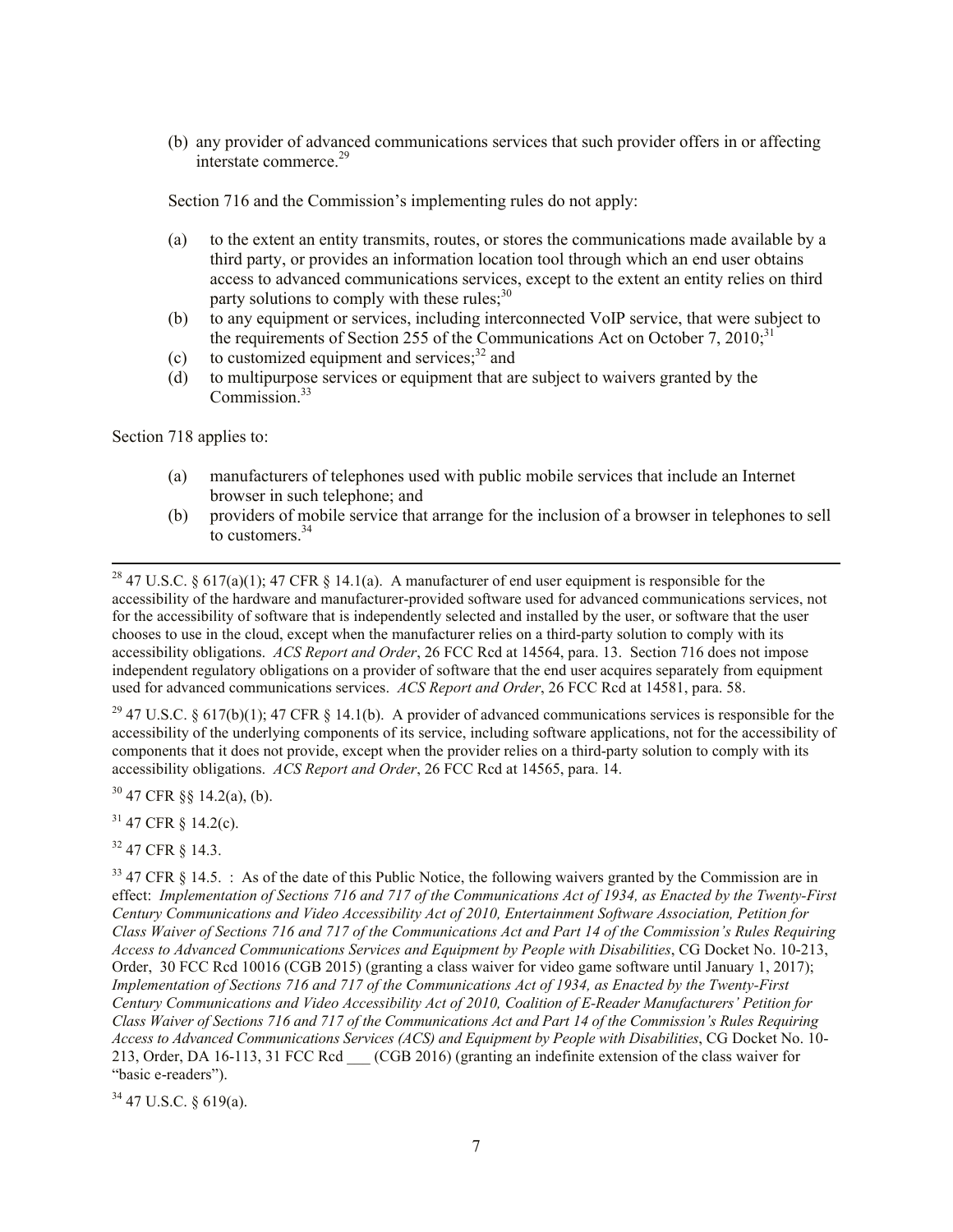## **When are companies required to file the recordkeeping compliance certification and contact information?**

Covered entities must submit their recordkeeping compliance certification and required contact information with the Commission by April 1, 2016, and must certify that, for the period of January 1, 2015 through December 31, 2015, records were kept in accordance with the Commission's rules.

Thereafter, recordkeeping compliance certifications must be submitted annually by April 1, and covered entities must certify, for the previous calendar year, that records have been kept in accordance with the Commission's rules.<sup>35</sup> For example, the certification for calendar year 2016 must be filed no sooner than January 1, 2017, but no later than April 1, 2017.

Covered entities must update the required contact information on file with the Commission within 30 days of any material change to keep that information current.<sup>36</sup> When the entity files its annual recordkeeping certification, it should update its contact and service information, if necessary.

### **How do I file the recordkeeping compliance certification and contact information?**

Use the web-based Recordkeeping Compliance Certification and Contact Information Registry (RCCCI Registry)<sup>37</sup> by going to https://apps.fcc.gov/rccci-registry/. There, you will find more information about the RCCCI Registry filing requirements: (1) a recordkeeping compliance certification; (2) contact information for consumers; and (3) U.S. agent for service contact information.

You will need an FCC Registration Number (FRN) and password to log in to the RCCCI Registry. The login screen has links to help you determine whether your company has been assigned an FRN, to register with the FCC if you need an FRN, and to contact tech support if you forgot your FRN password.

# **New Filers:**

When you log into the RCCCI Registry, you will see instructions for viewing, editing, and deleting existing records, and for entering new records.

Click on the "**New Recordkeeping Compliance Certificate**" tab at the top of the screen. Enter your company name, select your company type(s) (optional), select the time period covered by the recordkeeping compliance certification, select and complete the appropriate declaration, and enter the contact information of the declarant. Submit the completed certification.

Click on the "**New Contact Information for Consumers**" tab at the top of the screen. Enter your company name, select your company type(s) (optional), and enter the contact information of the person authorized to resolve accessibility problems. You may also enter your name, job title, and e-mail address ("submitter information") to receive a filing confirmation by e-mail. Submit the contact information.

l

 $35$  47 CFR § 14.31(b)(3).

<sup>36</sup> 47 CFR § 14.31(b)(3); *see also ACS Report and Order*, 26 FCC Rcd at 14667, n.686.

<sup>&</sup>lt;sup>37</sup> For convenience, "RCCCI Registry" can be pronounced "Ricky Registry."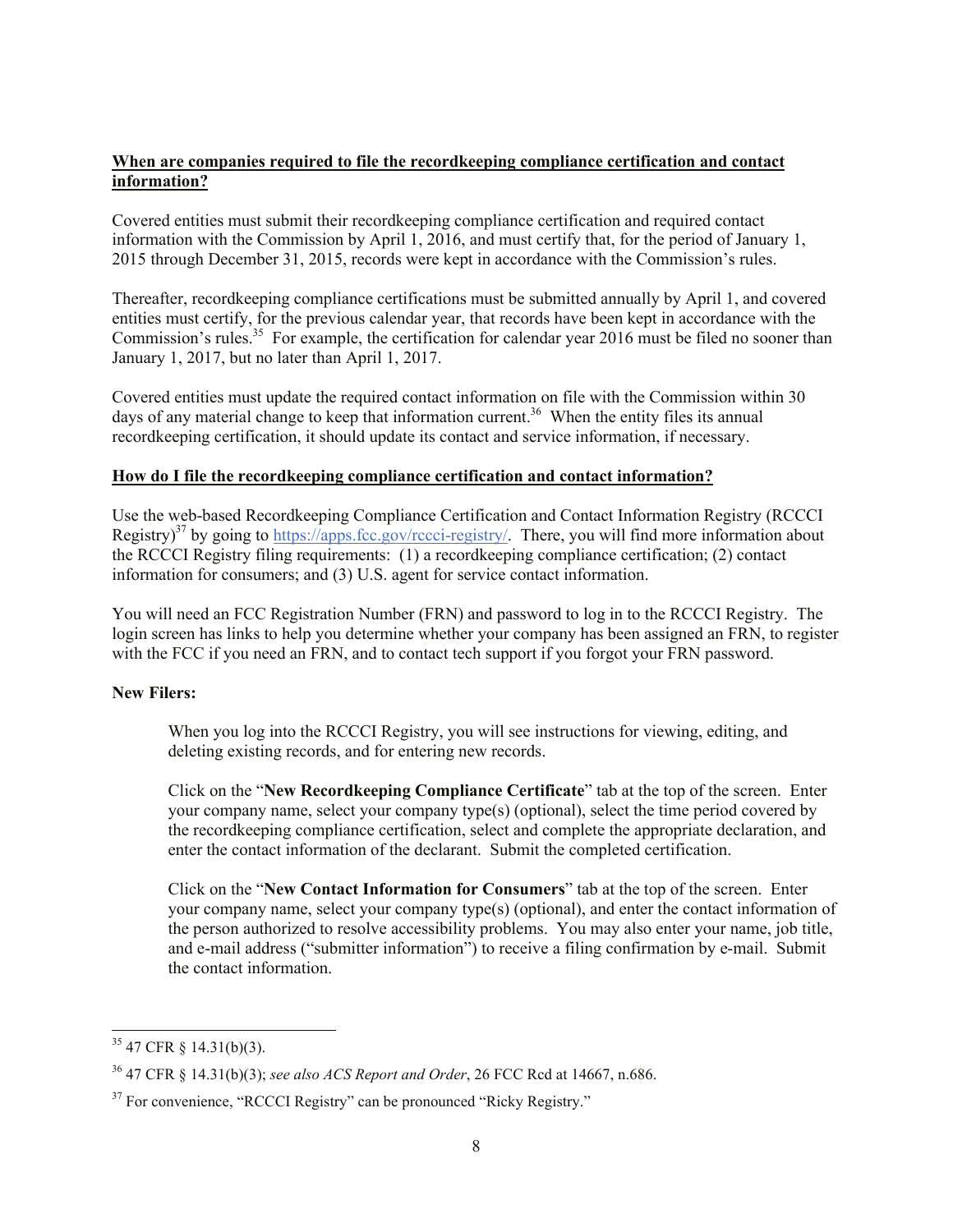Click on the "**New U.S. Agent for Service Contact Information**" tab at the top of the screen. Enter your company name, select your company type(s) (optional), and enter the contact information for the U.S. agent designated for service of complaints. You may also enter your name, job title, and e-mail address ("submitter information") to receive a filing confirmation by e-mail. Submit the contact information.

Click on the "**Records**" tab at the top of the screen. You should now have three records for your company (a recordkeeping compliance certification, contact information for consumers, and U.S. agent for service contact information). You may want to print a copy of that screen for your records.

### **Returning Filers:**

When you log into the RCCCI Registry, you will see instructions for viewing, editing, and deleting existing records, and for entering new records.

You will also see a "summary view" of all of the records submitted under your FRN.

Click on the reference number next to your "Contact Information for Consumers" record. Review the contact information. If edits are needed, click on "edit" in the upper right corner. To save your changes, click on the "update" button at the bottom of the screen.

Click on the "**Records**" tab at the top of the screen. Click on the reference number next to your "U.S. Agent for Service Contact Information" record. Review the contact information. If edits are needed, click on "edit" in the upper right corner. To save your changes, click on the "update" button at the bottom of the screen.

Click on the "**New Recordkeeping Compliance Certificate**" tab at the top of the screen. Enter your company name, select your company type(s) (optional), select the time period covered by the recordkeeping compliance certification, select and complete the appropriate declaration, and enter the contact information of the declarant. Submit the completed certification.

Click on the "**Records**" tab at the top of the screen. You should now have multiple records for your company (recordkeeping compliance certifications covering multiple time periods, contact information for consumers, and U.S. agent for service contact information). You may want to print a copy of that screen for your records.

### **Do I need to complete, submit, and maintain all three pieces of information in the RCCCI Registry?**

Yes. You must complete, submit, and maintain all three pieces of information in the RCCCI Registry to comply with the Commission's rules:

- (1) annual recordkeeping compliance certifications;
- (2) current contact information for consumers; and
- (3) current U.S. agent for service contact information.

Filing one or two, but not all three of these items may result in an enforcement action. All three items must be properly filed to comply with 47 CFR § 14.31(b).